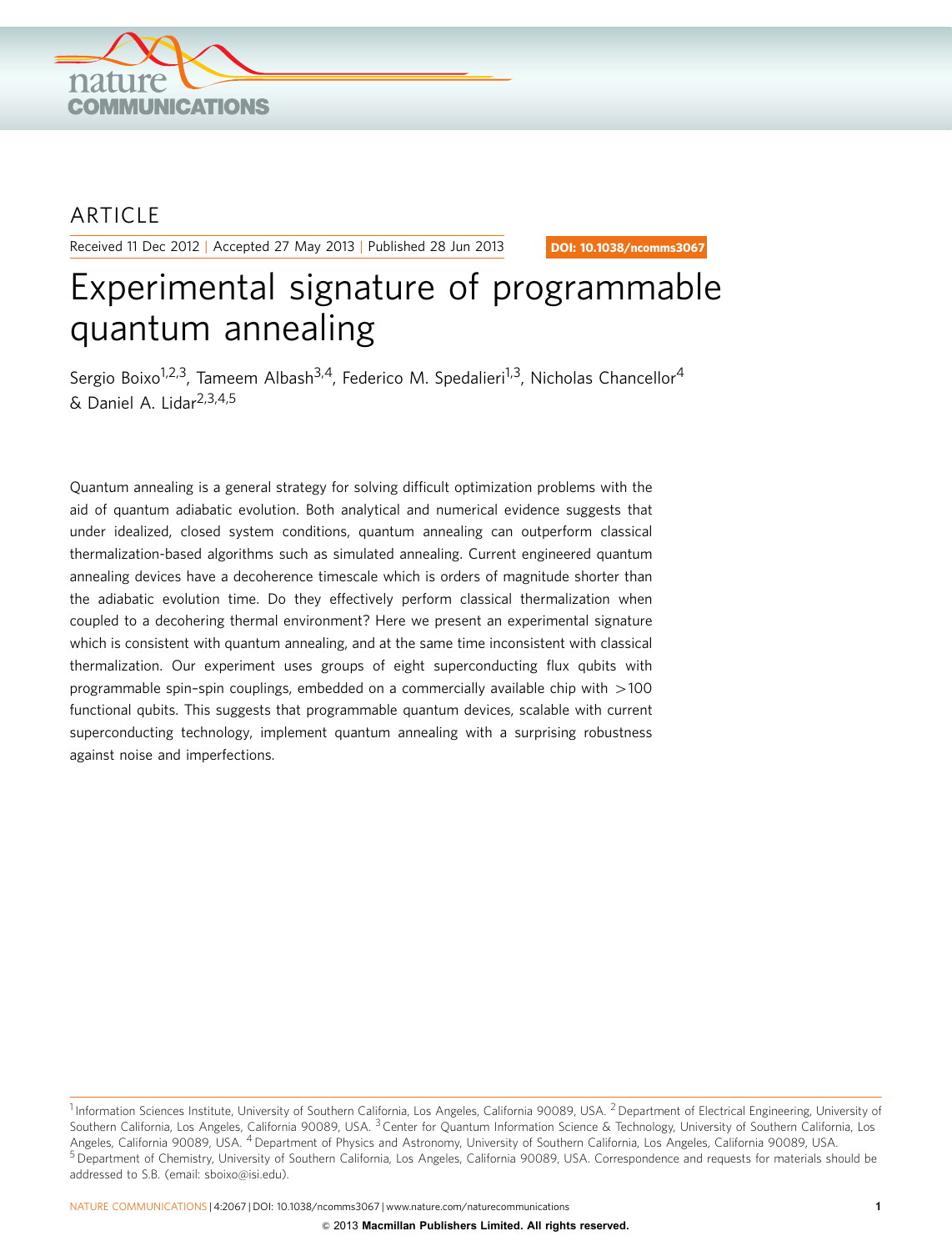<span id="page-1-0"></span>Many optimization problems can be naturally expressed<br>as the NP-hard problem of finding the ground state, or<br>model<sup>1,2</sup> as the NP-hard problem of finding the ground state, or  $model<sup>1,2</sup>$ ,

$$
H_{\text{Ising}} = -\sum_{j=1}^{N} h_j \sigma_j^z - \sum_{1 \le j < k}^{N} J_{jk} \sigma_j^z \sigma_k^z \,, \tag{1}
$$

where the parameters  $h_j$  and  $J_{jk}$  are, respectively, local fields and couplings. The operators  $\sigma_j^z$  are Pauli matrices that assign values  $\{\pm 1\}$  to spin values  $\{\uparrow,\downarrow\}$ . Two algorithmic approaches designed to address this family of problems are directly inspired by different physical processes: classical simulated annealing (SA) and quantum annealing (QA).

 $SA<sup>3</sup>$  $SA<sup>3</sup>$  $SA<sup>3</sup>$  probabilistically explores the spin configuration space by taking into account the relative configuration energies and a timedependent (fictitious) temperature. The initial temperature is high relative to the system energy scale to induce thermal fluctuations that prevent the system from getting trapped in local minima. As the temperature is lowered, the simulation is driven towards optimal solutions, represented by the global minima of the energy function.

In  $QA^{4-8}$  the dynamics are driven by quantum, rather than thermal fluctuations. A system implementing  $QA^{9-11}$  is described, at the beginning of a computation, by a transverse magnetic field

$$
H_{\text{trans}} = -\sum_{j=1}^{N} \sigma_j^x \,. \tag{2}
$$

The system is initialized, at low temperature, in the ground state of  $H_{trans}$ , an equal superposition of all  $2^N$ computational basis states, the quantum analogue of the initial high-temperature classical state. The final Hamiltonian of the computation is the function to be minimized,  $H_{Ising}$ . During the computation, the Hamiltonian is evolved smoothly from  $H_{\text{trans}}$  to  $H_{\text{Ising}}$ 

$$
H(t) = A(t)Htrans + B(t)HIsing, \quad t \in [0, T],
$$
 (3)

where the 'annealing schedule' satisfies  $A(0)$ ,  $B(T) > 0$  and  $A(T) =$  $B(0) = 0$ . If the change is sufficiently slow and there is no environment, the adiabatic theorem of quantum mechanics predicts that the system will remain in its ground state, and an optimal solution is obtained<sup>12,13</sup>.

Realistically, one should include the effects of coupling to a thermal environment, that is, consider open system quantum adiabatic evolution<sup>14-19</sup>. An implementation of open system QA has recently been reported in a programmable architecture of superconducting flux qubits<sup>20-23</sup>, and applied to relatively simple protein folding and number theory problems<sup>24,25</sup>. Although quantum tunnelling has already been demonstrated<sup>23</sup>, the decoherence time in this architecture can be three orders of magnitude faster than the computational timescale<sup>23,26</sup>, due in part to the constraints imposed by the scalable design. It is interesting to note that this decoherence is in the instantaneous energy eigenbasis (see below). In the circuit model of quantum computation this relatively short decoherence time would imply, without quantum error correction<sup>27,28</sup>, that the system dynamics can be described by classical laws<sup>29</sup>. In the context of open system QA, this might lead one to believe that the experimental results should be explained by classical thermalization, or that in essence QA has effectively degraded into SA.

Here, we address precisely this question: are the dynamics in open system QA dominated by classical thermalization with respect to the final Hamiltonian, as in SA, or by the energy spectrum of the time-dependent quantum Hamiltonian? We answer this by studying an eight-qubit Hamiltonian

representing a simple optimization problem, and show that classical thermalization and QA make opposite predictions about the final measurement statistics.

# Results

8-Qubit degenerate Hamiltonian. Our Ising Hamiltonian, depicted in Fig. 1, has a 17-fold degenerate ground state

$$
\{|\uparrow\uparrow\uparrow\downarrow\downarrow\downarrow\downarrow\rangle,...,|\uparrow\uparrow\uparrow\downarrow\uparrow\downarrow\downarrow\rangle,...,|\uparrow\uparrow\uparrow\uparrow\uparrow\uparrow\uparrow\uparrow\rangle\} \qquad (4)
$$

$$
|\downarrow\downarrow\downarrow\downarrow\downarrow\downarrow\downarrow\rangle\,,\tag{5}
$$

sixteen of these states form a cluster of solutions connected by single spin-flips of the ancillae spins (equation (4)), while the 17th ground state is isolated from this cluster in the sense that it can be reached only after at least four spin-flips of the core spins (equation (5)). We analyse the spectrum of this Ising Hamiltonian in more detail next.

The spectrum can be analysed by first considering the spectrum of the Hamiltonian coupling a single ancilla spin to a core spin (such as spins 5 and 1 in Fig. 1). The spectrum, with the core (ancilla) spin written first (second) is

$$
\begin{array}{c} \left|\uparrow\uparrow\right\rangle\\ \left|\uparrow\downarrow\right\rangle\\ \left|\downarrow\uparrow\right\rangle\\ \left|\downarrow\uparrow\right\rangle\\ \left|\downarrow\downarrow\right\rangle-1 \end{array} \tag{6}
$$

the minimum energy is  $-1$  whether the core spin is up or down. Note that if the core spin is up, the minimum energy is  $-1$ whether the ancilla is up or down; this will give rise to a 16-fold degeneracy when we account for all spins below. We analyse the core spins' energies by first taking into account only their couplings, that is, we analyse the ferromagnetic Hamiltonian of the four central core qubits (spins  $1-4$  in Fig. 1). Denoting by s the number of satisfied couplings (both spins linked by the coupling have the same sign), the energy is  $4-2s$ , where  $s \in$ {0, 2, 4}. The ground states of this Hamiltonian are the configurations  $|\uparrow \uparrow \uparrow \rangle$  and  $|\downarrow \downarrow \downarrow \rangle$ . As equation (6) shows that the minimum energy of a core-ancilla pair is  $-1$ , when adding the low-energy configurations of the couplings to the ancillae the minimum energy is  $-8$ . It also follows from equation (6) that the ground state configurations of the full 8-qubit Hamiltonian are equations  $(4)$  and  $(5)$ .



Figure 1 | Connectivity graph of the degenerate Ising Hamiltonian used in our experiments. The four spins in the central square are the 'core spins' (the first four in equations 4 and 5), the four peripheral spins are 'ancillae spins' (the last four in equations 4 and 5). As depicted, the local fields  $h_i$  of the core spins have value  $+1$  (aquamarine dots), the local fields of the ancillae spins have value  $-1$  (red dots), and all couplings  $J_{jk}$  are ferromagnetic with value  $+1$ . A spin inversion (discussed below) would result in different fields and couplings, while relabelling the energy spectrum.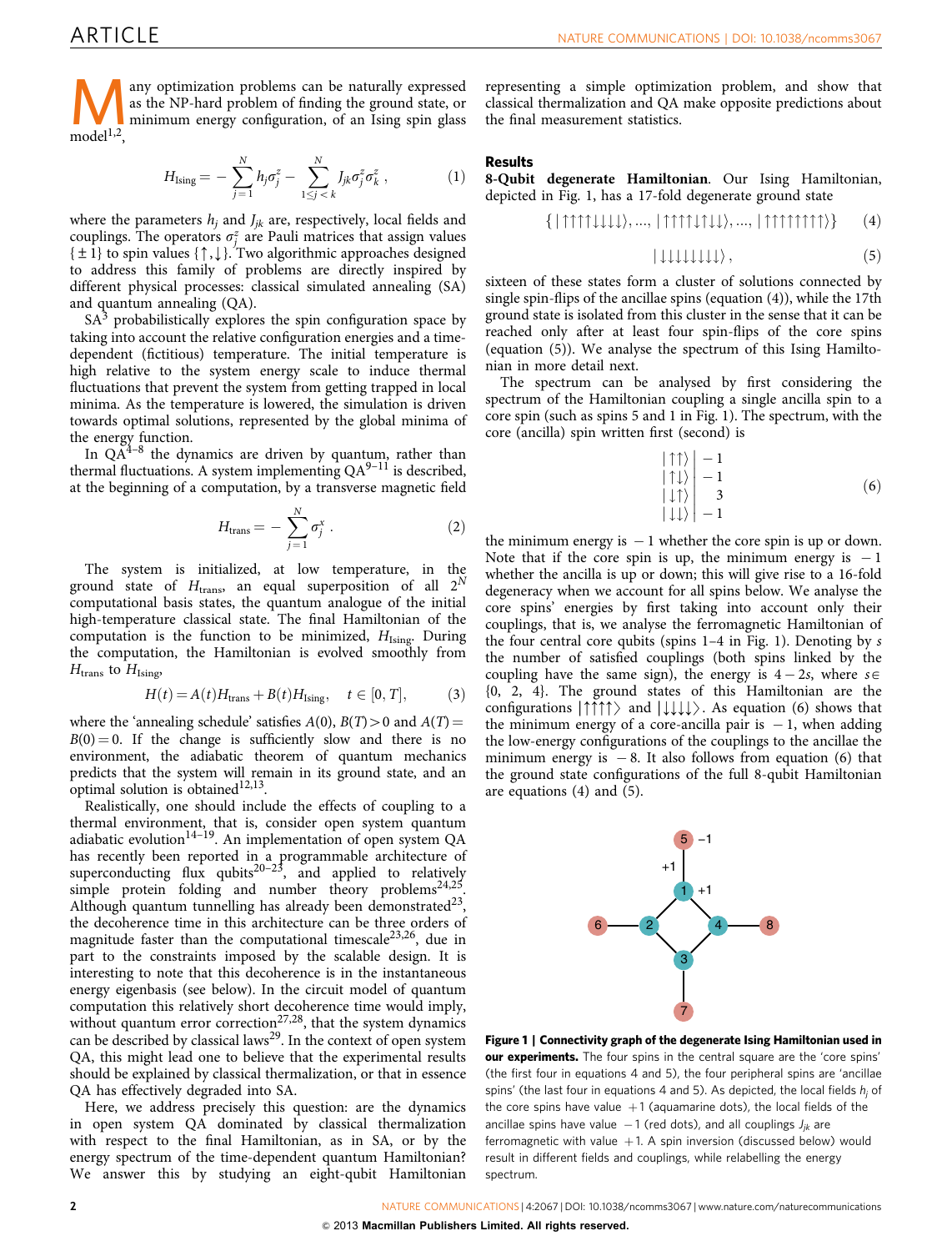The all-spins down case (5) results from the  $|\downarrow\downarrow\rangle$  configuration in equation (6), while the 16-fold degenerate case (4) results from the degeneracy of  $|\uparrow\uparrow\rangle$  and  $|\downarrow\uparrow\rangle$ .

An important feature of the energy landscape of the 8-qubit Hamiltonian is that it does not have any local minima. This can be easily proved by showing that a global minimum can always be reached from any state by performing a sequence of single spinflips and never raising the energy. To see this, consider an arbitrary state of the system. We can first flip all the ancillae spins to  $| \cdot \rangle$  which, according to equation 6, can be done without raising the energy (independently of the state of the corresponding core spin). Then, we can flip the core spins to satisfy all the couplings between core spins, either making them all  $|\downarrow\rangle$  or all  $|\uparrow\rangle$ , whichever requires the fewest spin-flips. Again, according to equation 6, this operation will not raise the energy of the coreancilla pair. Hence, the final state is either the isolated ground state  $\left| \downarrow \downarrow \downarrow \downarrow \downarrow \downarrow \downarrow \right\rangle$  or the state  $\left| \uparrow \uparrow \uparrow \downarrow \downarrow \downarrow \rangle$  that belongs to the degenerate cluster of ground state configurations.

As we show below, classical thermalization predicts that the isolated solution will be found with higher probability than any of the cluster solutions, that is, it is enhanced. Furthermore, after an initial transient, faster thermalization corresponds to a higher probability of finding the isolated solution. Open system QA makes the exact opposite prediction: after an initial transient, the isolated solution is suppressed relative to the cluster, and faster quantum dynamics yields higher suppression (lower probability). Our experimental results are consistent with the open system QA prediction of the suppression effect, and inconsistent with classical thermalization. We next discuss these opposite effects, starting from the classical case.

**Classical SA predictions.** Let  $p_i$  denote the probability of state i in the cluster (4), and  $p_s$  the probability of the isolated state (5). The probabilities  $p_i$  are all similar in an ideal implementation, because states in the cluster are connected by single spin-flips, so we consider the average cluster probability  $p_C = \sum_{i=1}^{16} p_i/16$ . This also helps remove experimental noise and systematic biases that affect the probability of each individual state in the cluster. Enhancement of the isolated state means that  $p_s \geq p_c$ . Note that the general features of a thermalization process are determined by the spectrum of  $H<sub>Ising</sub>$  and by the combinatorics of state interconversion. As seen above, each of the 17 degenerate ground states can be reached from any other state without ever raising the energy via a sequence of single spin-flips, so that SA never gets trapped in local minima.

Consider standard classical thermalization given by single spinflip transitions whose rate depends only on energy differences (see Methods). The isolated ground state is connected to eight singly excited states via single spin-flips, whereas all states in the cluster are connected via single spin-flips to at most four singly excited states; the other four spin-flips connect between other states in the cluster and hence conserve the energy. During classical annealing at constant low temperature, population feeds faster initially into the isolated state than into any state of the cluster, whence  $p_s \geq p_c$ . As we report below, our SA numerics show that this is also the case for different cooling schedules throughout the thermalization evolution. Simultaneous double spin-flips do not change this conclusion, and higher order simultaneous spin-flips are less likely physically.

In the plots below we used the Metropolis update rule: if  $\Delta E$  is the energy difference for the update, the transition probability is

$$
\frac{1}{\text{No. of spins}} \min(1, \exp(-\beta \Delta E)). \tag{7}
$$

We have also tested other update rules, such as Glauber's<sup>30</sup>. The main feature of interest (the isolated state is not suppressed) is unchanged, although the concrete probabilities do depend on

the choice of annealing schedule, that is, the functional dependence of the temperature on the number of steps. The SA results for three different annealing schedules are shown in Fig. 2. The probability  $p_s$  of the isolated state is always above the average probability  $p_C$  for a state in the cluster.

It might be argued that thermalization at constant temperature corresponds most closely to the experimental situation, given that the experimental system remains at an almost constant 17 mK. The corresponding simulation can be seen in Fig. 2. On the other hand, the energy scale of the Ising model changes during the QA evolution (see the [Fig. 4](#page-3-0) insert), and the cooling schedule is determined not by the temperature alone but rather by the ratio between the energy scale and the temperature. We also show  $p_s$ and  $P_C$  for an exponential schedule with Metropolis updates and different numbers of steps in [Fig. 3](#page-3-0).

QA predictions. We next analyse the corresponding predictions of QA. A crucial difference with respect to SA is that now the relevant energy spectrum is given by a combination of the final Ising Hamiltonian and the transverse field. Consequently, as shown in [Fig. 4,](#page-3-0) the degeneracy of the ground space is lifted for times  $t < T$ . The isolated state has support only on the highest eigenstate plotted during the second half of the evolution. Given that the system starts in the ground state, the isolated state is suppressed by the energy gap, until this gap vanishes at the end of the evolution. The isolated state remains suppressed nonetheless, as transitions to other low-energy states require at least four spins-flips. The transverse field term, which drives simultaneous spin-flip transitions, is small at large  $t$ . If the four spins-flips are not simultaneous, these transitions involve excited states with much higher energy and are suppressed. This predicted QA suppression of the isolated state is confirmed by our closed and open system quantum dynamical simulations (see [Fig. 5](#page-3-0)).

We can understand the splitting of the degenerate ground subspace of the Ising Hamiltonian  $H_{\text{Ising}}$  by treating the transverse field  $H_{trans} = -\sum_{j=1}^{8} \sigma_j^x$  as a perturbation of the Ising Hamiltonian  $H_{Ising}$  (thus, treating the QA evolution as that of a closed system evolving backward in time). According to standard degenerate perturbation theory, the perturbation  $P_g$  of



Figure 2 | SA numerics with different temperature schedules.

Probabilities from SA for three different schedules. The probability of the isolated state  $p_s$  is always higher than the average cluster state probability  $p_{\text{C}}$ . The schedules are: exponential  $T(n) = T_i r_{\text{exp}}^n$ , linear  $T(n) = T_i/(n r_{\text{lin}} + 1)$ and constant temperature  $T(n) = 0.5$ , where  $T_i$  is the initial temperature,  $T_f$  is the final temperature, and  $r_{exp} = (T_f/T_i)^{1/n_{tot}}$ ,  $r_{lin} = (T_f/T_i - 1)/n_{tot}$  for  $n_{\text{tot}}$  total number of annealing steps (see Supplementary Fig. S1).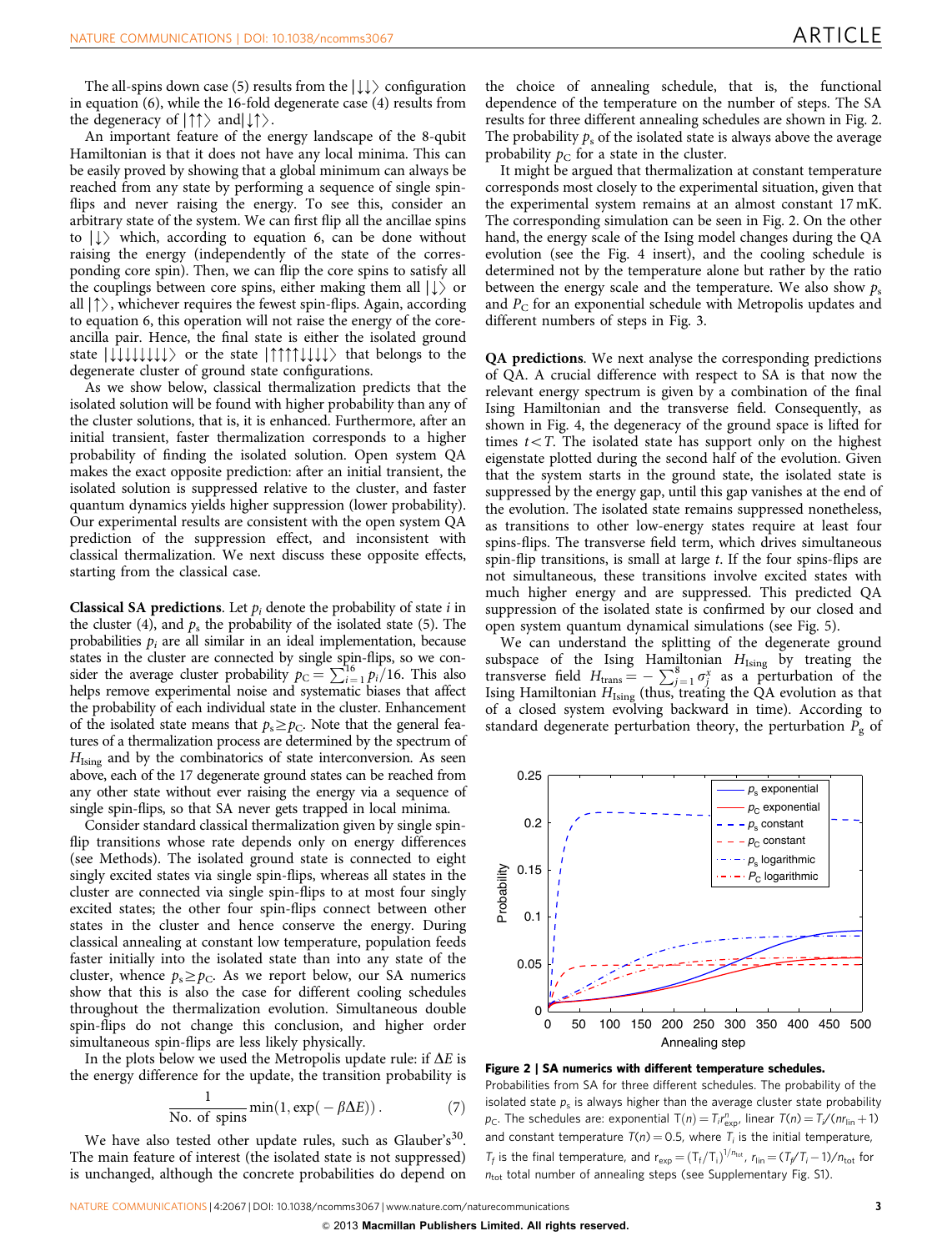<span id="page-3-0"></span>

Figure 3 | SA numerics as a function of annealing speed. Probabilities from SA for varying total numbers of steps. We used the Metropolis update rule with an exponential schedule. The lines correspond to 100 (dotted), 1,000 (dashed) and 10,000 (solid) steps. The upper curves (blue) correspond to  $p_s$ , while the lower curves (red) correspond to  $p_c$ . The inset is a magnification of the boxed part. The separation between the probabilities of the isolated state and the cluster increases as the temperature decreases.

the ground subspace is given by the spectrum of the projection of the perturbation on the ground subspace. Denoting by

$$
\Pi_0 = (|\downarrow\rangle\langle\downarrow|)^{\otimes 8} + \sum |\uparrow\uparrow\uparrow\uparrow\downarrow\downarrow\downarrow\downarrow\rangle\langle\uparrow\uparrow\uparrow\uparrow\downarrow\downarrow\downarrow\downarrow| \qquad (8)
$$

the projector on the 17-dimensional ground subspace, where  $\updownarrow$ means that the spin can be either up or down, we therefore wish to understand the spectrum of the operator

$$
P_g = \Pi_0 \left( -\sum_{j=1}^8 \sigma_j^x \right) \Pi_0 \tag{9}
$$

The isolated state is unconnected via single spin-flips to any other state in the ground subspace, so we can write this operator as a direct sum of 0 acting on the isolated state and the projection  $\Pi'_{0} = \Pi_{0} - (|\downarrow\rangle \langle \downarrow|)^{\otimes 8}$  on the ground subspace of the cluster

$$
P_g = -0 \,\oplus\, \Pi_0' \Bigg(-\sum_{j=1}^8 \sigma_j^x\Bigg)\Pi_0'.
$$
 (10)

While  $\sigma^x$  acting on any of the four ancillae connects two cluster ground states,  $\sigma^x$  acting on any core spin of a cluster state is projected away. Therefore, the perturbation is given by the operator

$$
P_g = -0 \oplus \left( -\sum_{j=5}^{8} \sigma_j^x \right), \tag{11}
$$

where the sum is over the four ancillae spins.

where the sum is over the four ancillae spins.<br>Denoting the eigenbasis of  $\sigma^x$  by  $|\pm\rangle = (|\uparrow\rangle \pm |\downarrow\rangle)/\sqrt{2}$ , with respective eigenvalues  $\pm 1$ , the transverse field splits the ground space of  $H_{Ising}$  lowering the energy of  $|\uparrow \uparrow \uparrow + +$ +), and the four permutations of  $|-\rangle$  in the ancillae spins of  $\uparrow \uparrow \uparrow + + - \rangle$ . None of these states overlaps with the isolated  $|\uparrow \uparrow \uparrow + + - \rangle$ . None of these states overlaps with the isolated ground state which is therefore not a ground state of the ground state, which is therefore not a ground state of the perturbed Hamiltonian. Furthermore, after the perturbation, only the sixth excited state overlaps with the isolated state. The isolated



Figure 4 | Time-dependent gap. We plot the gap between the ground state and the lowest six excited states in the relevant region of the experimental QA evolution. The fourth and fifth excited states are degenerate (that is, the third energy line in the plot corresponds to the gap between a two dimensional subspace and the ground state). After time  $t = 0.5T$ , the highest energy level shown corresponds to the isolated state with fidelity  $>$  0.987. The inset shows the transverse field magnitude  $A(t)$  and Ising Hamiltonian magnitude  $B(t)$  used in our experiments, during the same time interval.



Figure 5 | Simulations of isolated state suppresion over time. Probability of the isolated state for numerical simulations of classical thermalization (Metropolis update rule) and open system QA as a function of the total annealing time T. 'Ideal' versus 'perturbed' corresponds to simulations for  $H<sub>Ising</sub>$  without and with a perturbation that increases the energy of the isolated state (red). In classical thermalization  $p_s$  always decreases with T, while it increases for QA in the ideal case. It remains almost constant for QA with the perturbed Hamiltonian. Even if the isolated state is suppressed energetically due to a perturbation of  $H_{Ising}$ , fast classical thermalization can still enhance its probability. The Markovian QA numerical simulations use uncorrelated baths for each qubit, and a single qubit  $T_1 \sim 25$  ns. A closed system QA simulation predicts zero probability for the isolated state and equal probability for all the states in the cluster (for all  $T>2 \mu s$ ).

state becomes a ground state only at the very end of the evolution (with time going forward), when the perturbation has vanished.

Experimental results. A diagram of the experimentally achievable coupling configurations is shown in [Fig. 6a](#page-4-0). The experimental results are shown in [Fig. 7.](#page-4-0) The key finding that is immediately apparent is that the isolated state is robustly suppressed, in agreement with the QA but not the SA prediction.

Is it possible that suppression has a physical explanation other than QA? The main physical argument along these lines is that a systematic or random bias due to experimental imperfections breaks the 17-fold ground state degeneracy and energetically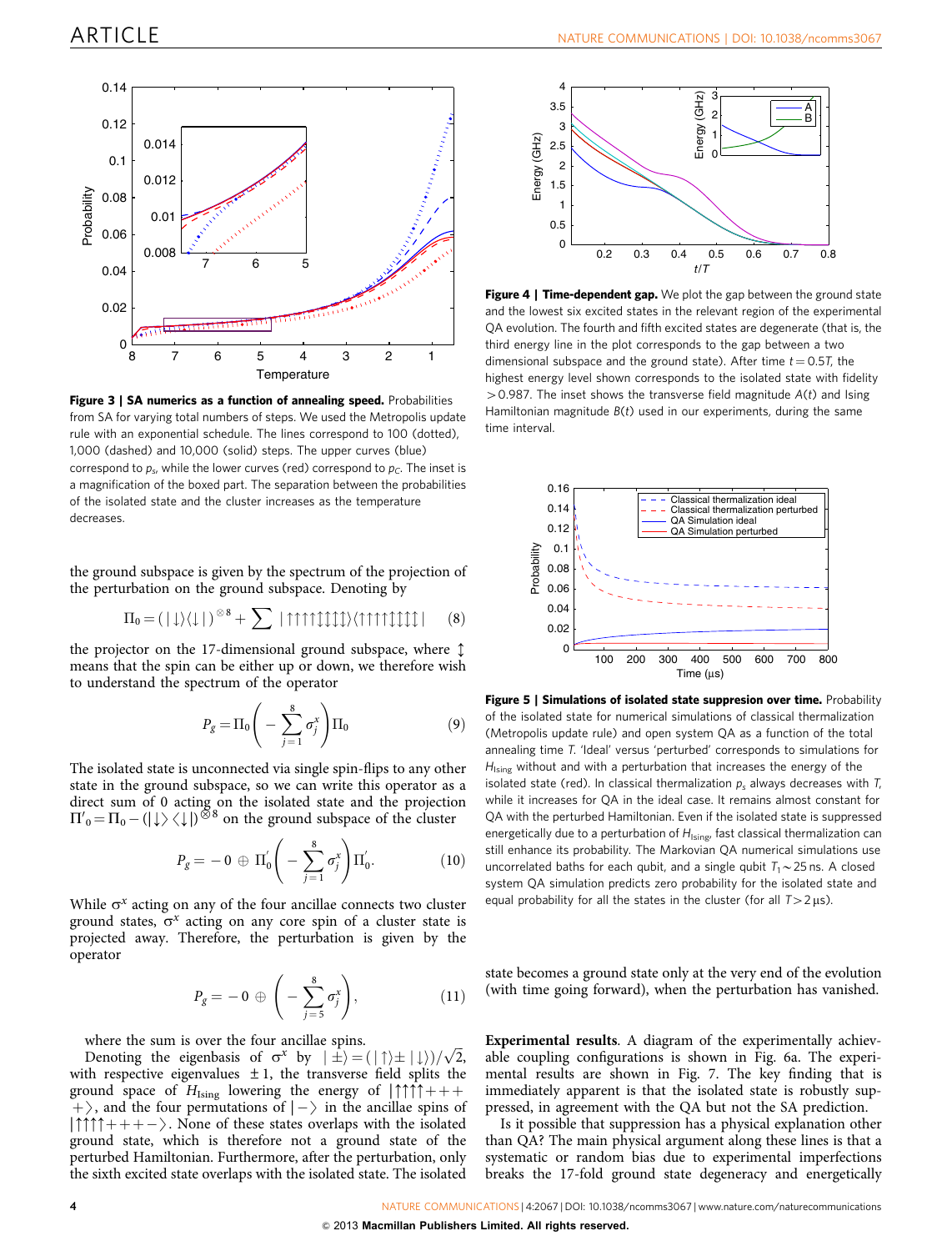<span id="page-4-0"></span>disfavours the isolated state, thus lowering  $p_s$  if the system thermalizes. We proceed to examine this and the robustness of the suppression effect.

First, note that spin numbers  $j = 1, \ldots, 8$  must be assigned to the flux qubits before each experimental run. One of the 4!4!2/  $8 = 144$  possible such 'embeddings' allowed by the symmetries of the Hamiltonian and the hardware connectivity graph in each unit cell is shown in Fig. 6b. Second, note that spin inversion transformations  $H(t) \to \sigma_j^x H(t) \sigma_j^x$  commute with  $H_{trans}$ , and simply relabel the spectrum of both  $H_{Ising}$  and  $H(t)$ : if a certain spin configuration has energy  $E$ , then the corresponding spin configuration with the *j*th spin flipped has the same energy  $E$ under  $\sigma_j^x H_{\text{Ising}} \sigma_j^x$ .

Spin inversions also commute with the spin-flip operations of classical thermalization. Therefore, all of our arguments for the suppression of the isolated state in QA and for its enhancement in classical thermalization are unchanged. Using spin inversions, we can check that the suppression effect is not due to a perturbation of the Hamiltonian such as a magnetic field bias. Indeed, by performing a spin inversion on all eight



Figure 6 | Hardware embedding. (a) Schematic depicting the maximal connectivity graph  $(K_{4,4})$  of the qubits inside a unit cell. (b) An embedding of  $H<sub>Ising</sub>$  from [Fig. 1](#page-1-0). Different embeddings result in a different assignment of numbers to qubits.

spins, we obtain a new Ising Hamiltonian where the isolated state is that with all spins-up. If a field bias suppressed the all spins-down state, then it would enhance the all spins-up state. Figure 7 rules this out. We also tested cases with only antiferromagnetic couplings (only ancillae spins are inverted), and with random spin inversions (the set of inverted spins is chosen randomly from a uniform distribution). In all cases we found agreement with the QA prediction, but not with classical thermalization. The results for one such random inversion example are shown in [Fig. 8](#page-5-0).

Robust suppression holds even at the level of individual embeddings and spin inversions. We found that  $p_s \leq 3\%$ , while  $p_C \leq 6\%$  for each of the thousands of such cases we tested (the thousands of such cases we tested (the highest median  $p_s$  for the experiment in Fig. 7 is 0.004). Thus, suppression survives breaking of the ground state degeneracy, which certainly occurs because of the limited precision of  $\sim$  10% ([ref. 20\)](#page-6-0) in our control of  $\{h_i, J_{ik}\}$ . The suppression effect is robust because it does not depend on the exact values of these parameters, but on the relatively large Hamming distance between the isolated state and the cluster.

Finally, we consider the effect of increasing the annealing time. Open quantum and classical systems converge towards thermal equilibrium. Therefore, if the cause of suppression is the QA spectrum, longer annealing times will result in  $p_s$  increasing, approaching its Gibbs distribution value. This increase would not be the case if  $p_s$  were governed by the spectrum of  $H_{Ising}$ . In [Fig. 5](#page-3-0) we compare a numerical simulation of open system QA, using an adiabatic Markovian master equation<sup>19</sup>, with classical thermalization. The quantum prediction of increasing  $p_s$  is confirmed experimentally, as shown in [Fig. 8](#page-5-0).

Decoherence basis. It is interesting to highlight the difference between decoherence in the instantaneous energy eigenbasis versus the computational basis. We argue that the former is the relevant picture for our experiments. The difference is related, in turn, to whether the master equation is derived in the weak coupling limit (WCL) or singular coupling limit (SCL), the former being the limit where the system Hamiltonian dominates over the system-bath coupling (see Methods).

The issue of the basis in which the system decoheres is an important one for QA. In our case the system is initialized to an excellent approximation in the pure ground state  $| + \rangle^{\otimes N}$ <br>of the transverse field  $\sum_{i=1}^{N} \sigma_i^x$ . In the computational basis, this



**Figure 7 | Isolated state suppresion for different embeddings.** Statistical box plot<sup>[34](#page-6-0)</sup> of the experimental results for  $p_s$  (left columns) and  $p_c$  (right columns). The total annealing time was  $T = 5 \mu s$  in each run. In each column the bar is the median, the box corresponds to the lower and upper quartiles, respectively, the segment contains most of the samples, and the  $+$ 's are outliers. Cells 1-4 are physically distinct 8-qubit unit cells on the chip. No statistically significant variation is seen as a function of the unit cell number. 'Inv' is the case where each local field  $h_j$  is flipped to  $\,$  –  $h_j$ . In this case the isolated state corresponds to the state  $|\uparrow \uparrow \uparrow \uparrow \uparrow \uparrow \uparrow \rangle$ , the opposite of equation 5. While this has a small effect for cells 2 and 3, in all cases the isolated state is significantly suppressed, as predicted by QA. This establishes that suppression of the isolated state is not due to a global magnetic field bias. Compare these results with those of the SA numerical simulations in [Fig. 5](#page-3-0).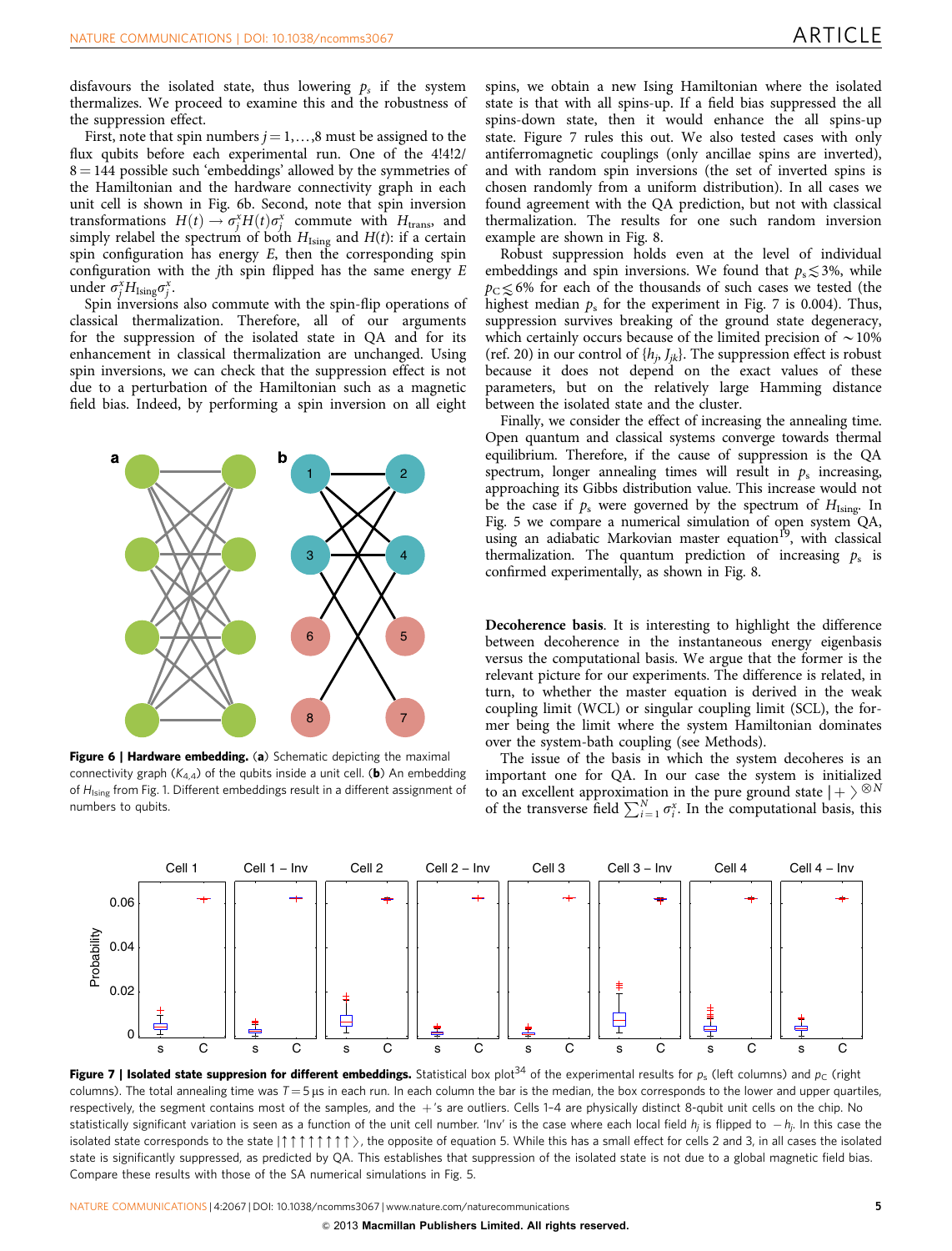<span id="page-5-0"></span>

Figure 8 | Isolated state suppresion over time. Statistical box plot of the probability of the isolated state for a fixed set of qubits, with different annealing times. The Ising Hamiltonian  $H_{\sf Ising}^{(1)}(j)$  is obtained by inverting spins 2, 3 and 7 of  $H_{\sf Ising}$  from [Fig. 1](#page-1-0) (this particular spin inversion was chosen randomly from a uniform distribution), for the jth of the 144 embeddings. Let  $H^{(2)}_{\rm Ising}(j)$  denote the same Hamiltonian after a complete spin inversion. Let  $v_1$  be a eigenstate of  $H^{(1)}_{\text{Ising}}(\mathsf{j})$  and  $v_2$  the inversion of  $v_1$ . In this plot, we average the probabilities of  $v_1$  and  $v_2$  for each of the 144 possible embeddings. This compensates for global magnetic field biases (which can be seen in [Fig. 7](#page-4-0), cells 2 and 3). The probability of the isolated state increases with the annealing time T, in contrast to the classical thermalization prediction. While in classical thermalization an initial distribution concentrated around the cluster can also result in suppression of the isolated state, this suppression is highly unlikely to persist after a random inversion. The experimentally observed increase in probability for the isolated state arises almost entirely from a decreased probability of the cluster (the increase over the range of annealing times shown is  $\sim$  0.02; only in a few cases an excited state was measured, and never with a probability  $>$  0.002).

corresponds to a density matrix whose elements are all  $1/2<sup>N</sup>$ . In the energy eigenbasis, however, only one element of the density matrix is nonzero, corresponding to the lowest energy eigenstate. During an adiabatic evolution, if the decoherence is in the energy eigenbasis, the off-diagonal elements of the density matrix in the energy basis are unimportant and their rapid decay is of no relevance to the final calculation<sup>31</sup>. However, if the decoherence is in the computational basis, the filled density matrix very quickly decoheres to the maximally mixed (infinite temperature) classical state. Therefore, the SCL master equation predicts that the isolated state is not suppressed relative to the cluster of states, which is not in agreement with the experimental results.

## **Discussion**

We thus arrive at our main conclusion: signatures of QA, as opposed to classical thermalization, persist for timescales that are much longer than the single-qubit decoherence time (from  $5 \mu s$  to 20 ms versus tens of ns) in programmable devices available with present-day superconducting technology. Our experimental results are also consistent with numerical methods that compute quantum statistics, such as Path Integral Monte Carlo (Troyer and Røennow, personal communication). Our study focuses on demonstrating a non-classical signature in experimental QA. Different methods are required to address the question of experimental computational speedups of open system QA relative to optimal classical algorithms.

There are no reported experimental measurements of the actual decoherence time for the system that we have considered. Hence, the best we can do at this point is to rely on theoretical estimates or experimental measurements on physical systems that are similar to ours. An estimate of  $T_2 \sim 150$  ns based on measured features of the noise spectrum has been reported in the literature<sup>[32](#page-6-0)</sup>. There are two experimental reported results, one for a single phase qubit of  $T_2 \sim 21$  ns ([ref. 26](#page-6-0)), and another for a flux qubit of  $T_2 \sim 500$  ns ([ref. 33](#page-6-0)). The estimates thus range from a few tens to several hundred nanoseconds. The

important point is that these values do not change our contention that these decoherence times do not destroy the quantum effects present for timescales that are much longer ( $> 5 \,\mu s$ ). After the completion of this work, a classical spin dynamics model appeared which also exhibits a suppression of the isolated state<sup>[35](#page-6-0)</sup>. This model can be interpreted as a mean-field model of coherent qubits. The primary purpose of our work has been to compare the predictions of classical simulated annealing to our experimental results and to the predictions of quantum open system dynamics (via the QA master equation), and hence we cannot directly rule out classical spin-dynamics models. However, it is an interesting problem for future study whether classical spin dynamics models can capture the thermalization trend measured experimentally and predicted by the QA master equation (Fig. 8).

#### Methods

Experimental system. Our experiments were performed using the D-Wave One Rainier chip at the USC Information Sciences Institute, comprising 16 unit cells of eight superconducting flux qubits each, with a total of 108 functional qubits. The couplings are programmable superconducting inductances. The qubits and unit cell, readout, and control have been described in detail elsewhere<sup>[20–23](#page-6-0)</sup>. The initial energy scale for the transverse field is 10 GHz (the A function in [Fig. 4](#page-3-0)), the final energy scale for the Ising Hamiltonian (the B function) is 5.3 GHz, about 15 times the experimental temperature of  $17 \text{ mK} \approx 0.35 \text{ GHz}$ . To gather our data, we ran each of the 144 embeddings 4,000 times, in batches of 1,000 readouts, resetting all the local fields and couplers after each batch.

Master equation. The SA master equation and the classical thermalization prediction  $p_s{\ge}p_C$  can be derived from first principles from an adiabatic quantum master equation<sup>[19](#page-6-0)</sup>. Let  $H_S(t)$  and  $H_{SB} = \sum_{\alpha} A_{\alpha} \otimes B_{\alpha}$  denote the system and system-bath Hamiltonians. The Lindblad equation is

$$
\dot{\rho} = -i[H_S, \rho] + \sum_{\alpha\beta} \sum_{\omega} \gamma_{\alpha\beta}(\omega) \left[ L_{\omega,\beta} \rho L_{\omega,\alpha}^{\dagger} - \frac{1}{2} \left\{ L_{\omega,\alpha}^{\dagger} L_{\omega,\beta}, \rho \right\} \right],
$$
 (12)

where  $L_{\omega,a} = \sum_{\omega = E_b - E_a} |a\rangle\langle a| A_{\alpha} |b\rangle\langle b|$ ,  $\{|a\rangle\}$  is the instantaneous eigenbasis of  $H_S$  for spin vector a, and  $\gamma_{\alpha\beta}(\omega) = \int_{-\infty}^{\infty} d\tau e^{i\omega\tau} \langle B_{\mu}^{\dagger}(\tau)B_{\beta}(0) \rangle$ . We are interested in the thermalization process in which the density operator is diagonal in the computational basis of spin vectors. The system-bath coupling Hamiltonian then<br>has the form  $H_{SB} = \sum_{r \in \{+, -, z\}} \sum_{j=1}^{N} g_j^{(r)} \sigma_j^r \otimes B_j^{(r)}$ , where  $\sigma \pm ( \sigma^x \pm i \sigma^y)/2$ .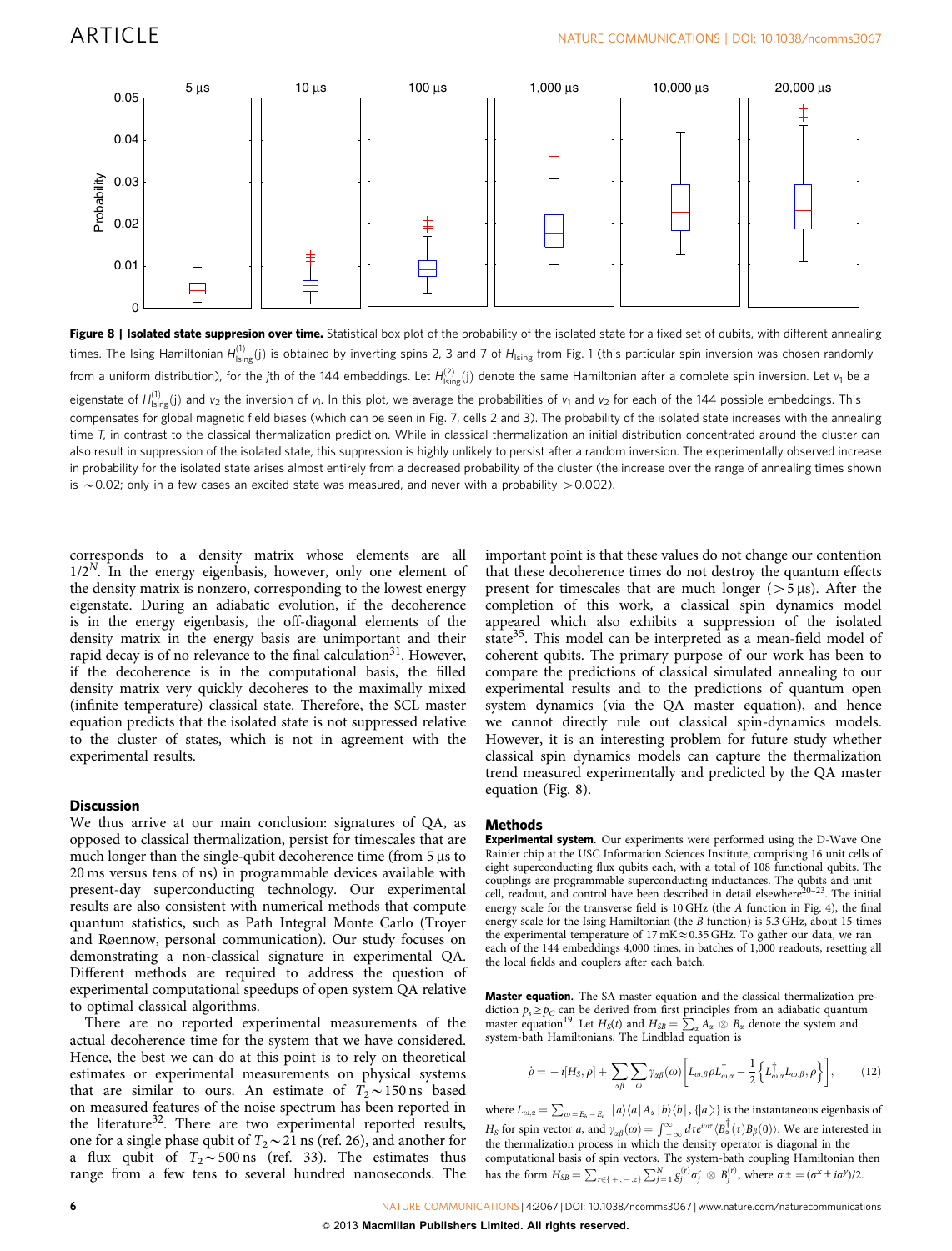<span id="page-6-0"></span>We denote by  $a_j^+$   $(a_j^-)$  the spin vector resulting from flipping the *j*th spin up (down). From here we arrive at the classical master equation for the populations  $p_a \equiv \rho_{aa}$ :

$$
\dot{p}_a = \sum_{j=1}^N \sum_{r=\pm} \left( f_j (E_{a_j^r} - E_a) p_{a_j^r} - f_j (E_a - E_{a_j^r}) p_a \right), \tag{13}
$$

and the detailed balance condition  $f(E_a - E_{a_j^\pm}) = \exp[-\beta(E_{a_j^\pm} - E_a)]f(E_{a_j^\pm} - E_a)].$ Equation 13 is the master equation that we used in our SA numerics. It can also be used to derive the classical thermalization prediction  $p_s \geq p_C$ . To this end, it can be seen directly that the isolated state is connected to eight excited states with energy  $-4$ , giving the rate equation  $\dot{p}_s = 8f(-4)p_e - 8f(4)p_s$ , and also that  $\dot{p}_C \approx 2f(-4)p_e - f(4)p_C$ . Comparing, we conclude that given that initially  $ps{\geq}pc$ , we always observe  $ps \ge pc$ . A complete derivation is given in the Supplementary Methods.

Decay in the energy basis versus the computational basis. We demonstrate in detail the difference between decoherence in the energy versus the computational basis.

For the analysis in the energy basis it is more convenient to write the systembath Hamiltonian  $H_{SB}$  using Hermitian operators  $A_{\alpha}$  and  $B_{\alpha}$ . Recall that equation 12 was derived in the WCL. For simplicity, consider the case of nondegenerate energy eigenstates denoted by  $\{|a\rangle\}$ . Dropping the system Hamiltonian to simplify the notation, the terms that contribute to the population in the instantaneous energy eigenbasis are:

$$
\langle a|\frac{d}{dt}\rho(t)|a\rangle = \sum_{b} \left( W(a|b)\rho_{bb} - W(b|a)\rho_{aa} \right),\tag{14}
$$

where  $W(b \mid a) = \sum_{\alpha\beta} \gamma_{\alpha\beta} (E_a - E_b) A_{ab,\alpha} A_{ba,\beta}$  is the transition matrix associated with the transition from the state  $|a\rangle$  to the state  $|b\rangle$ , and where we use the shorthand  $a_{ab} = \langle a|a(t)|b\rangle$  and  $A_{ab} = \langle a|A_{ab}b\rangle$ . This result shows that the shorthand  $\rho_{ab} = \langle a|\rho(t)|b\rangle$  and  $A_{ab,\alpha} = \langle a|A_{\alpha}|b\rangle$ . This result shows that the diagonal elements in the instantaneous energy eigenbasis relax towards the Gibbs distribution. This is crucial as it implies that most of the population will be found in the ground state.

The off-diagonal elements of the density matrix in the instantaneous energy eigenbasis are given by:

$$
\langle a| \frac{d}{dt} \rho(t) | b \rangle = \sum_{\alpha, \beta} \sum_{a', b'} \delta_{E_{a'} - E_a, E_{b'} - E_b} \gamma_{\alpha\beta} (E_{a'} - E_a) A_{b'b, \alpha} A_{aa', \beta} \rho_{a'b'} - \frac{1}{2} \left[ \sum_{a'} W(a' | a) + \sum_{b'} W(b' | b) \right] \rho_{ab} \tag{15}
$$

Therefore, we find that the decoherence is described by a system of coupled linear equations involving only the off-diagonal elements of the density matrix. As the Lindblad form of the master equation guarantees complete positivity, the instantaneous eigenvalues of the system of linear equations must be  $\leq$ 0. The zero eigenvalues correspond to stationary states, which include the instantaneous Gibbs state and any decoherence free subspace. For our case of an independent dephasing model:  $A_\alpha = \sigma_\alpha^z$  and  $\gamma_{\alpha\beta}(\omega) = \delta_{\alpha\beta}\gamma(\omega)$ , the latter does not exist. Thus, we find that the off-diagonal elements of the density matrix in the energy eigenbasis decay to zero. As the gap is finite in our system and the single-qubit  $T_2$  is on the order of nanoseconds, this decay occurs on a timescale that is rapid compared with the annealing time.

We can contrast the WCL (energy basis) result to the case of the SCL. In this case, the dissipative part of the Lindblad master equation is given by:

$$
\sum_{\alpha,\beta} \gamma_{\alpha\beta}(0) \left( A_{\beta} \rho A_{\alpha} - \frac{1}{2} \{ A_{\alpha} A_{\beta}, \rho \} \right). \tag{16}
$$

If we assume that  $A_{\alpha} = \sigma_{\alpha}^{z}$  as before, then  $A_{\alpha}$  is diagonal in the computational basis, which we denote by  $\{|x\rangle\}$ , and we choose to work in this basis rather than the instantaneous energy eigenbasis. In this case the dissipative part of the Lindblad master equation for  $\langle x|d\rho/dt|x\rangle$  vanishes, that is, the populations in the computational basis experience no net thermal excitations and do not equilibrate. For the off-diagonal elements, we obtain an expression similar to equation 15 if we restrict the sums to  $x' = x$  and  $y' = y$ :

$$
\langle x| \frac{d}{dt} \rho(t) |y\rangle = -\frac{1}{2} \sum_{\alpha,\beta} \gamma_{\alpha\beta}(0) \big(A_{xx,\alpha} - A_{yy,\alpha}\big) \big(A_{xx,\beta} - A_{yy,\beta}\big) \rho_{xy} , \qquad (17)
$$

where  $A_{xx,\alpha} = \langle x|A_{\alpha}|x\rangle$  and  $\rho_{xy} = \langle x|\rho(t)|y\rangle$ . Thus, here too the density matrix becomes diagonal, but in stark contrast to the case of decoherence in the instantaneous energy eigenbasis, the ground state population is essentially equal to its initial value of  $1/2^N$ . A more detailed derivation of the SCL master equation is presented in Supplementary Methods.

#### **References**

- 1. Barahona, F. On the computational complexity of Ising spin glass models. J. Phys. A: Math. Gen. 15, 3241–3253 (1982).
- 2. Nishimori, H. Statistical Physics of Spin Glasses and Information Processing: an Introduction (Oxford University Press, Oxford, UK, 2001).
- 3. Kirkpatrick, S., Gelatt, C. D. & Vecchi, M. P. Optimization by simulated annealing. Science 220, 671–680 (1983).
- 4. Finnila, A. B., Gomez, M. A., Sebenik, C., Stenson, C. & Doll, J. D. Quantum annealing: a new method for minimizing multidimensional functions. Chem. Phys. Lett. 219, 343–348 (1994).
- 5. Kadowaki, T. & Nishimori, H. Quantum annealing in the transverse Ising model. Phys. Rev. E 58, 5355 (1998).
- Farhi, E., Goldstone, J., Gutmann, S. & Sipser, M. Quantum computation by adiabatic evolution, Preprint at http://arXiv:quant-ph/0001106 (2000).
- 7. Santoro, G. E., Martonak, R., Tosatti, E. & Car, R. Theory of quantum annealing of an Ising spin glass. Science 295, 2427–2430 (2002).
- 8. Morita, S. & Nishimori, H. Mathematical foundation of quantum annealing. J. Math. Phys. 49, 125210 (2008).
- 9. Brooke, J., Bitko, D., Rosenbaum, T. F. & Aeppli, G. Quantum annealing of a disordered magnet. Science 284, 779–781 (1999).
- 10. Brooke, J., Rosenbaum, T. F. & Aeppli, G. Tunable quantum tunnelling of magnetic domain walls. Nature 413, 610–613 (2001).
- 11. Das, A. & Chakrabarti, B. K. Colloquium: quantum annealing and analog quantum computation. Rev. Mod. Phys. 80, 1061–1081 (2008).
- 12. Farhi, E. et al. A quantum adiabatic evolution algorithm applied to random instances of an NP-complete problem. Science 292, 472–475 (2001).
- 13. Boixo, S. & Somma, R. D. Necessary condition for the quantum adiabatic approximation. Phys. Rev. A 81, 032308 (2010).
- 14. Childs, A. M., Farhi, E. & Preskill, J. Robustness of adiabatic quantum computation. Phys. Rev. A 65, 012322 (2001).
- 15. Sarandy, M. S. & Lidar, D. A. Adiabatic quantum computation in open systems. Phys. Rev. Lett. 95, 250503 (2005).
- 16. Amin, M. H. S., Love, P. J. & Truncik, C. J. S. Thermally assisted adiabatic quantum computation. Phys. Rev. Lett. 100, 060503 (2008).
- 17. Patane`, D., Silva, A., Amico, L., Fazio, R. & Santoro, G. E. Adiabatic dynamics in open quantum critical many-body systems. Phys. Rev. Lett. 101, 175701 (2008).
- 18. de Vega, I., Bañuls, M. C. & Pérez, A. Effects of dissipation on an adiabatic quantum search algorithm. New J. Phys. 12, 123010 (2010).
- 19. Albash, T., Boixo, S., Lidar, D. A. & Zanardi, P. Quantum adiabatic markovian master equations. New J. Phys. 14, 123016 (2012).
- 20. Harris, R. et al. Experimental investigation of an eight-qubit unit cell in a superconducting optimization processor. Phys. Rev. B 82, 024511 (2010).
- 21. Berkley, A. J. et al. A scalable readout system for a superconducting adiabatic quantum optimization system. Superconductor Sci. Technol. 23, 105014 (2010).
- 22. Johnson, M. W. et al. A scalable control system for a superconducting adiabatic quantum optimization processor. Superconductor Sci. Technol. 23, 065004 (2010).
- 23. Johnson, M. W. et al. Quantum annealing with manufactured spins. Nature 473, 194–198 (2011).
- 24. Perdomo-Ortiz, A., Dickson, N., Drew-Brook, M., Rose, G. & Aspuru-Guzik, A. Finding low-energy conformations of lattice protein models by quantum annealing. Sci. Rep. 2, 571 (2012).
- 25. Bian, Z., Chudak, F., Macready, W. G., Clark, L. & Gaitan, F. Experimental determination of Ramsey numbers with quantum annealing, Preprint at http:// arXiv:1201.1842 (2012).
- 26. Kaiser, C. et al. Aluminum hard mask technique for the fabrication of high quality submicron Nb/Al–AlOx/Nb josephson junctions. Superconductor Sci. Technol. 24, 035005 (2011).
- 27. Shor, P. W. Scheme for reducing decoherence in quantum computer memory. Phys. Rev. A 52, R2493-R2496 (1995).
- 28. Chiaverini, J. et al. Realization of quantum error correction. Nature 432, 602–605 (2004).
- 29. Unruh, W. G. Maintaining coherence in quantum computers. Phys. Rev. A 51, 992–997 (1995).
- 30. Bertoin, J., Martinelli, F., Peres, Y. & Bernard, P. Lectures on Glauber Dynamics for Discrete Spin Models Vol. 1717, 93–191 (Springer, Berlin, Germany, 2004).
- 31. Boixo, S., Knill, E. & Somma, R. D. Eigenpath traversal by phase randomization. Quantum Inf. Comput. 9, 833–855 (2009).
- 32. Harris, R. et al. Experimental demonstration of a robust and scalable flux qubit. Phys. Rev. B 81, 134510 (2010).
- 33. Yoshihara, F., Harrabi, K., Niskanen, A. O., Nakamura, Y. & Tsai, J. S. Decoherence of flux qubits due to 1/f flux noise. Phys. Rev. Lett. 97, 167001 (2006).
- 34. Frigge, M., Hoaglin, D. C. & Iglewicz, B. Some implementations of the boxplot. Am. Stat. 43, 50–54 (1989).
- 35. Smolin, J. A. & Smith, G. Classical signature of quantum annealing. Preprint at http://arxiv.org/abs/1305.4904 (2013).